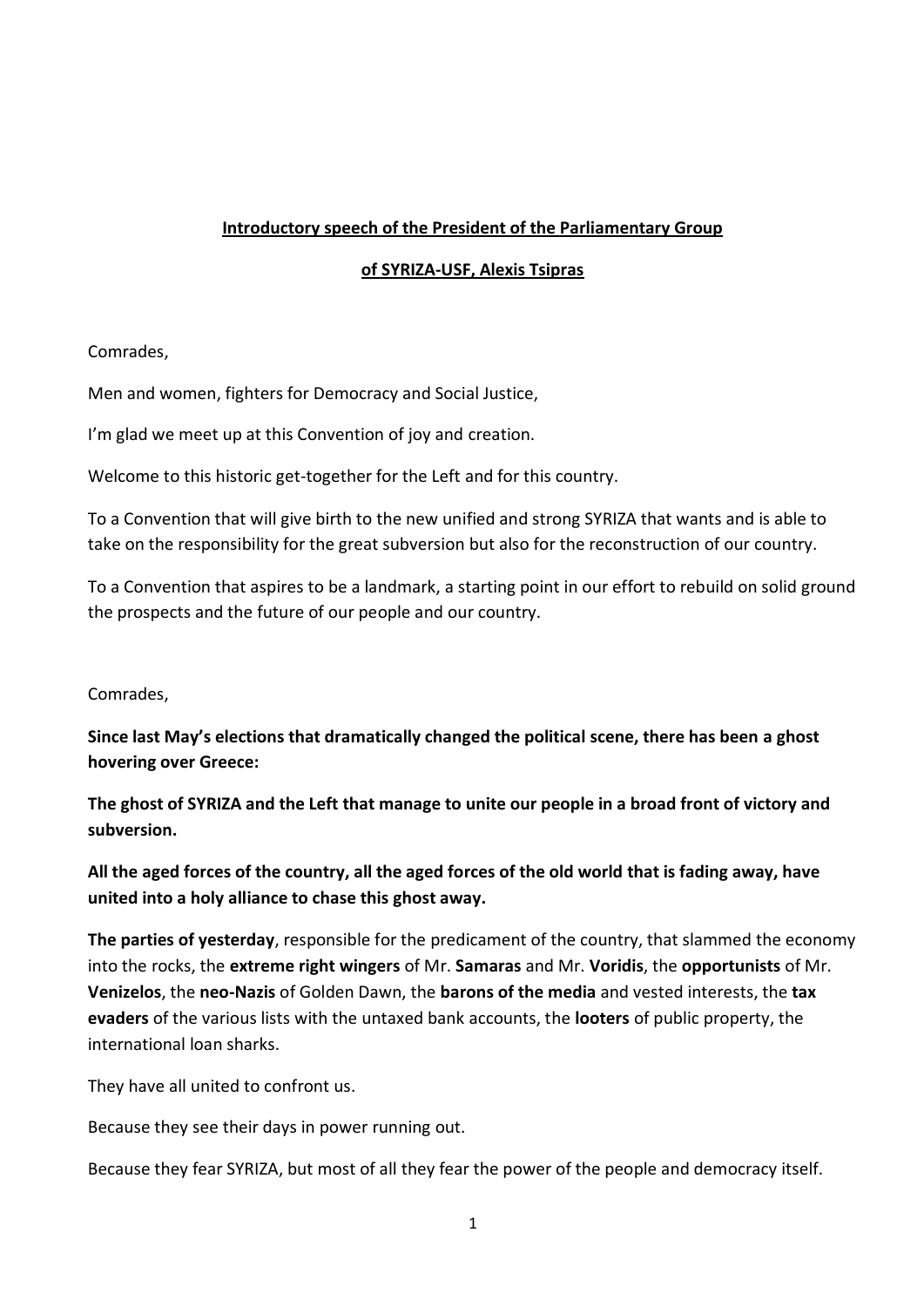That is why they are set to subvert it.

**They fear that our people** will put an **end** to their omnipotence.

And they fear us, even though we have neither their money nor their power; neither the media to shape perceptions nor their connections with international centers of power.

But they fear us because we have the most powerful weapon that they can't beat.

We've got clean hands, open mind and a great heart.

We've got love for Greece and our people.

We've got justice on our side and we've got no dependence from anybody.

We claim nothing for ourselves.

That's why we can claim everything for everybody.

#### **Everything for everybody and nothing for ourselves.**

Well, this is something they can't bear; this is something they can't take in; this is something they can't beat whatever means and weapons they might have.

Against all the engineering and the mechanisms of their rotten power, against **the tales of the privileged of the old world**, we put the power of our ideas, the culture of our people, our democratic mobilization, our plan for the country's revival.

And most of all, the invincible power of our people; the unstoppable surge that will sweep them away.

That's why we have gathered here in Athens today, in this historic convention of democratic refounding.

Leftists of all generations, democrats and patriots from different political backgrounds, of different traditions, of different beliefs, to declare what the whole Greek people, the world of labor, is expecting from us:

## **Our faith and our readiness to take on the responsibility to bring down the memoranda tyranny and the traditional parties' corruption.**

**And to govern the country at the hardest moment in its modern history, with the aim to restore democracy, national independence, and the dignity of the Greek people.**

At this call – the democratic call of the fighting Left – we are present today, men and women, all of us.

And we all have our equal positions.

We can't afford to spare anyone.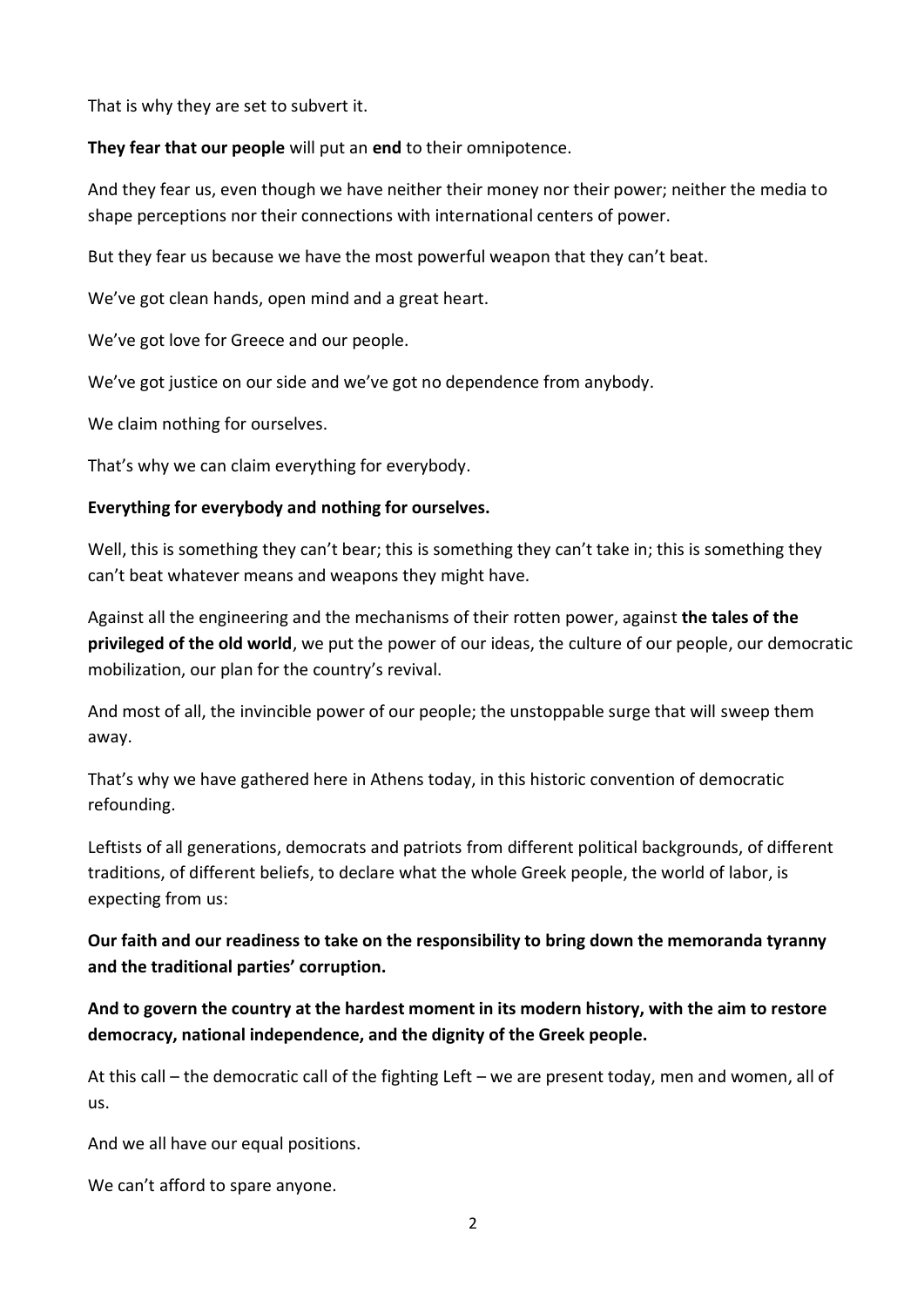#### **The fighters of the National Resistance.**

#### **The comrades of the United Democratic Left and the Lambrakis Democratic Youth.**

#### **The fighters of the anti-dictatorial struggle.**

#### **The political wealth of the 1974 Changeover.**

As well as the wealth of the movements, old and new.

The industrial trade union movement, the first tentative urban movements, the feminist organizations, the environmentalist groups, the human rights movements.

**Finally, the political and theoretical wealth of the 2000s decade, of the anti-globalization movements, of the European and Greek Social Forum, the anti-racist movements and organizations, as well as the European Left Party that has emerged as a reliable alternative force in Europe.**

**We are all present here, men and women.**

**And it is not chance that has brought us together.**

**We are the children and grandchildren of those who – in the first steps of the labor movement put on the light of the Commune and class emancipation.**

**We are children and grandchildren of those who during the Metaxas dictatorship gave the battle of democracy although they were outlawed, imprisoned, or exiled.**

**We are children and grandchildren of those who during the German occupation with their patriotism and their blood created the miracle of the National Resistance.**

**Of the great democratic majority of the Greek people, who lived for years in the fear and terror of the Post-Civil War emergency regime.**

**Who gave the great battles for democracy, the 114, the Lambrakis Democratic Youth.**

**The hard and bloody fight against the dictatorship of the colonels – for bread, education, and freedom.**

**That's who we are.**

**We've come a long way and we're going a long way.** 

**And at every moment, at every turn of the way we know whose side we are and where we are headed for.**

#### **And this is nonnegotiable.**

But what makes us totally different is not only our roots and our humanitarian, emancipatory ideology.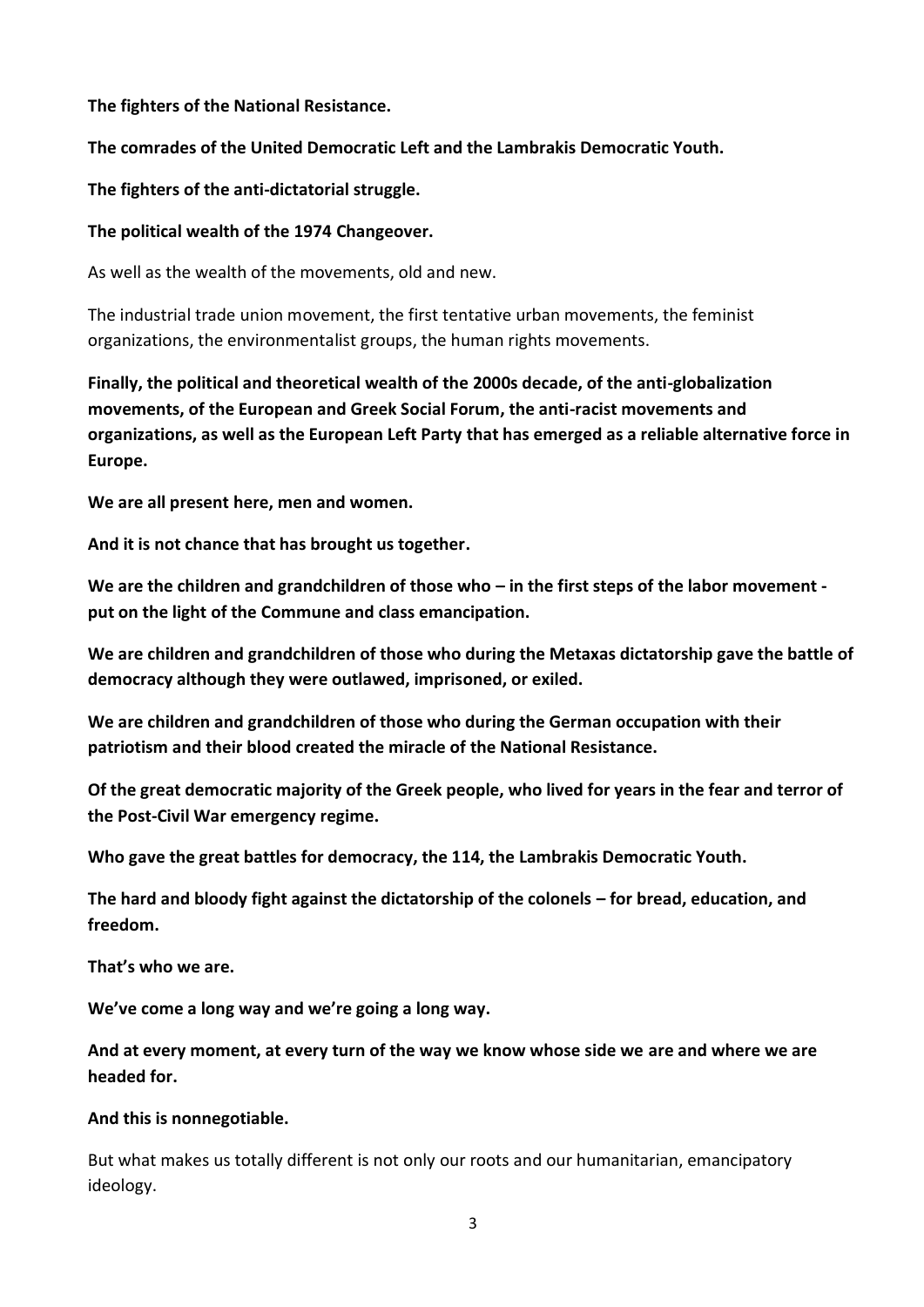It is our values, our unselfishness.

The same values for which it is worth living, even sacrificing oneself.

As thousands of fighters for social liberation sacrificed themselves in our country and in the whole world.

This is our difference.

#### **For us politics is not a profession and power is not a piece of loot.**

For us politics is a means for the people to be able to see and live better days.

And we are fully aware that no power belongs to us.

#### **All power comes from the people and belongs to the people.**

We have a home country, we have roots, we have a stand determined by the interests of the people and Greece.

We stand on the side of those who want to know the world, not in order to conquer it, but in order to change it.

#### Comrades,

The Founding Convention of the new unified and democratic SYRIZA takes place in the most crucial time but at just the right moment.

As people say: A little earlier would be too soon, a little later would be too late.

Our Convention is right on time - when our country reaches out to us.

When the need is ripe for **a great political subversion, a great political change**.

When the need is ripe for a Government of the Left and SYRIZA that will put an end to the Memoranda and the threat to Democracy.

This is the time to make one more resolute step forward.

And commit ourselves collectively to Greek men and women for our goals and our intentions.

To proceed with the resolutions of our Convention to a **Great Political Commitment** to the Greek people and Greek society.

We are all aware of the magnitude of the historic responsibility that falls to us.

Responsibility, first of all, to rescue the country from social destruction, to restore social confidence, to rebuild social institutions, to stop the looting of the commons.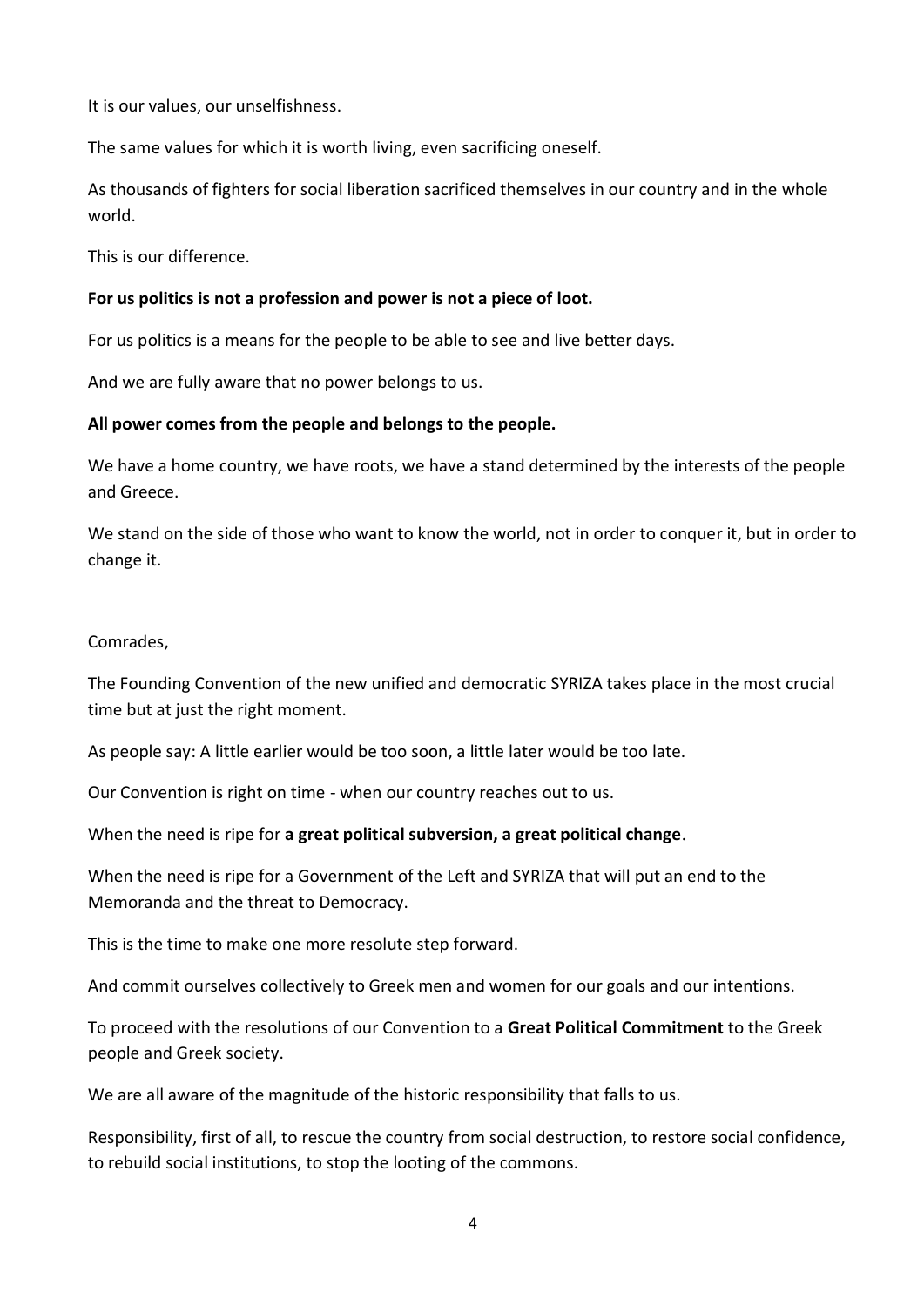Greek society is today before the challenge of a critical, absolute choice.

At a historic crossroads.

# **Greek society will either choose the road of cancelling the Memoranda or choose the road of continuing them.**

**Will either choose the road of democratic revival or the road of shrinking democracy.**

**Either the road of social justice and social emancipation or the road of vested interests and banks' dominance.**

## **Will either choose the road of pride or the road of voluntary slavery.**

Our responsibility is to thoroughly organize the first road and convince the great majority of the Greek people that in our plan for the country there is a place for every underprivileged and disadvantaged citizen, every man or woman who has been harmed by and has bled from the barbarity of the memoranda.

The cancellation of the memoranda and the renegotiation of the loan agreement is the basis on which we build the road map for the exit from the crisis.

We have recently brought our programmatic guidelines before the Greek people.

These are our prospect, our commitment.

For a Greece of democracy and social justice.

## **We commit ourselves for radical changes in the political system.**

- Referenda when necessary, because the people must participate in crucial decisions.
- Simple proportional representation, because each vote has the same value.
- Term limits for members of Parliament, because an MP is not a profession.
- Abolition of the Law on Ministers' Responsibility, because with SYRIZA in the government no crime will be prescribed.

### **We commit ourselves for democratization of the media.**

- Authorization procedures on a clean-slate basis, because the job of a "channel-boss" must stop being the only "closed" profession in the country.
- Support for journalists' cooperatives and authorization of social organizations and social actors, because reporting the news cannot be a matter of profit-making.
- Securing the legal operation of the National Board of Radio-television, because **discrediting it will nurture impunity**.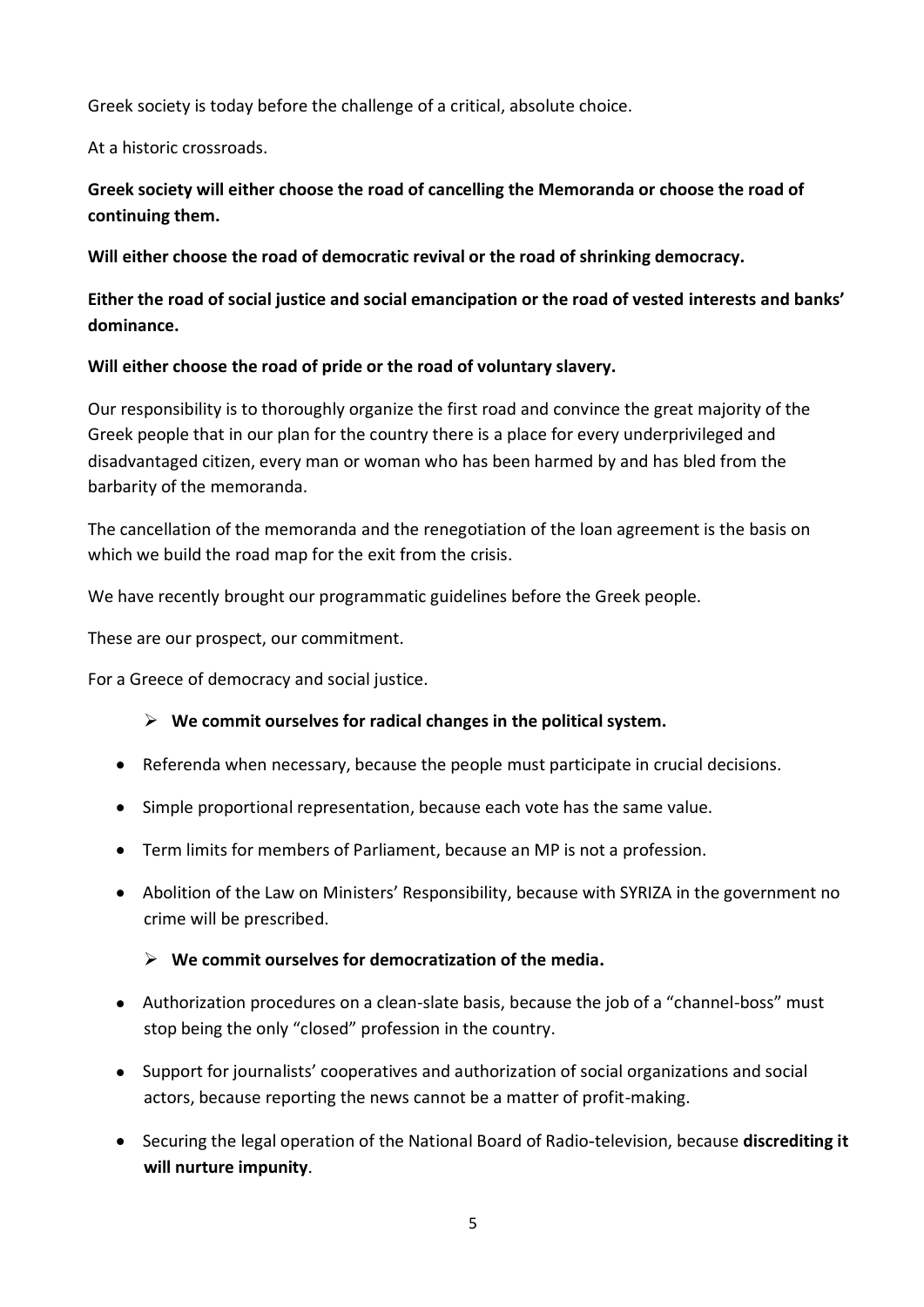And, of course, public ERT (Greek National Broadcaster).

Because with SYRIZA in the government, public television will not be a pariah but a major factor in the radio-television scene.

The government is breaking the law.

And we wonder: is there a public prosecutor to hold certain ministers responsible for the black screens of ERT?

## **We commit ourselves for radical change in public administration and the welfare state.**

- Abolition of the Kallikratis Law and transfer of funds and responsibilities to local government
- Regional governments will be major institutions for economic development and municipal governments will take equal part in shaping the welfare state
- Public property will not be sold off but given to social security funds so as to restore their property which was ravaged by PSI

## **We commit ourselves to combat unemployment and protect the unemployed.**

- With intervention in the Bankruptcy Law
- Lifting the liberalization of dismissals in the private sector
- Without dismissals in the public sector
- Establishing an employment clause so that whoever is subsidized with public money, Greek or European, will have to create new jobs
- Stimulating demand on the part of the popular classes

Because every euro earned by poor people is spent, stimulating the economy; it is not hoarded; it is not put in bank accounts in Switzerland; no poor people can be found in the Lagarde list

- And of course strengthening social economy and social solidarity structures
- **We commit ourselves for immediate measures to alleviate poverty.**
- With a new "seisachtheia" (debt relief) for overburdened households
- Reduction of the tax burden on the have-nots
- "Housing for all" and "food for all" programs
- Guaranteed access to basic goods, energy, water, telecommunications, medicine, transportation
- **We commit ourselves for the productive reconstruction of Greece.**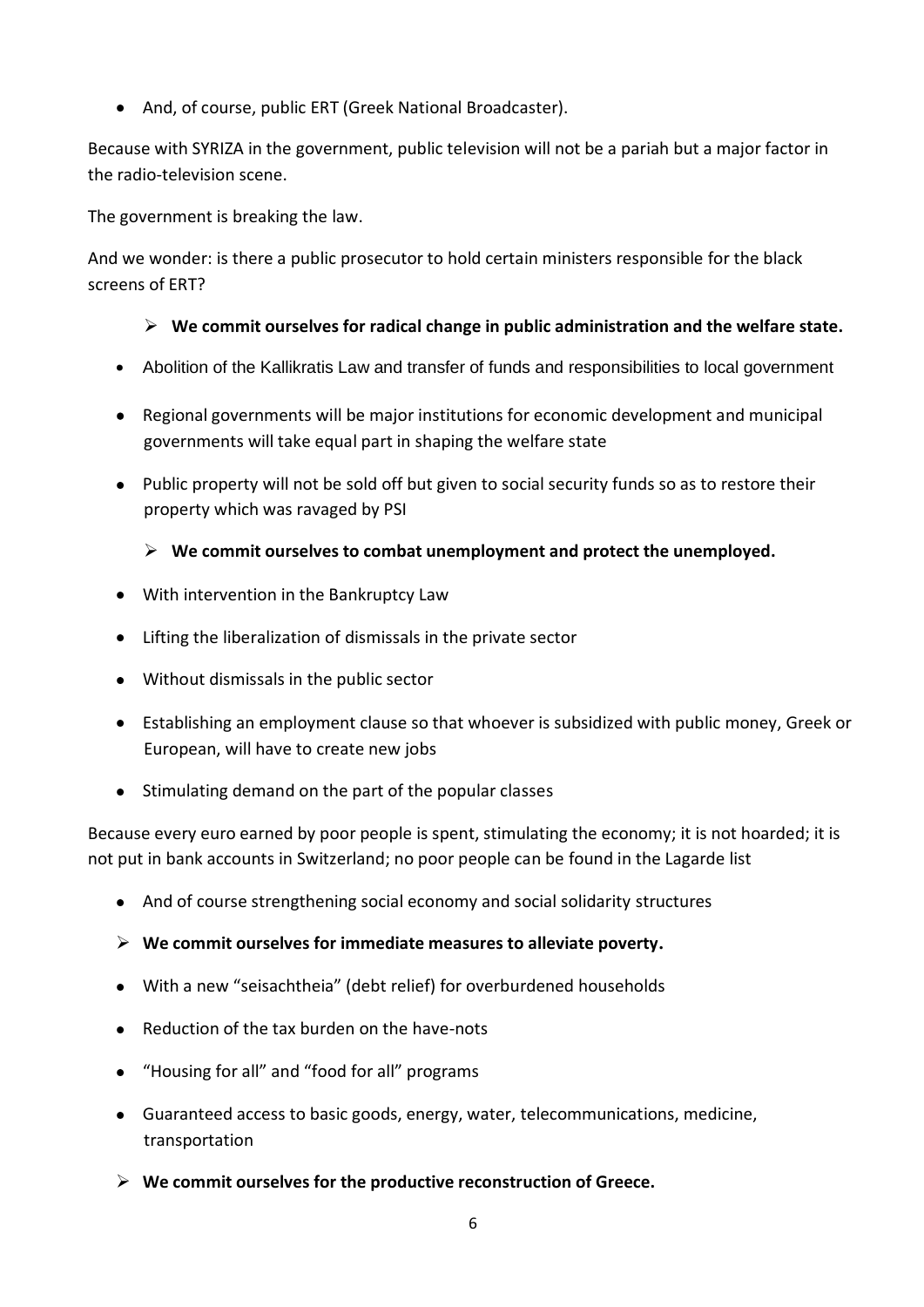- Because growth is not possible with all-inclusive tourism that doesn't help local economies; nor with 23% VAT on food and drink
- Growth cannot mean destroying Halkidiki in order to favor those who are constantly favored

Because with SYRIZA in the government, Halkidiki will be saved. It won't be destroyed. The environment will be protected.

- Growth is not possible without public banks, which will be helping large development projects, small and very small businesses
- Growth is not possible with deserted farmlands and farmers that find it impossible to produce, and with the Agricultural Bank in the hands of private interests
- Because you cannot have growth by begging to sell off public companies, ending up of course in a fiasco

Mr. Samaras passionately tried to sell ΔΕΠΑ (Public Gas Corporation).

That wouldn't have helped growth.

Growth would be helped if Greek companies and households stopped being overcharged 30% on gas prices.

But the Prime Minister hasn't bothered at all about that.

**We, on the other hand, don't bother at all about Mr. Samaras' fiasco.**

**What we do bother about is households and businesses panting because intermediaries coming and going at Maximou [the official seat of the Prime Minister] are having a party.**

**We want this party to stop.**

**And this is our commitment.**

**This mandate we will ask the people to give us, this mandate we will observe, this mandate will be nonnegotiable.**

**And believe me. This mandate will be respected, whether they want it or not.**

**Both by Mrs. Merkel and by Mr. Schaeuble.**

Comrades,

After more than ten years of common course in the unprecedented adventure of our unitary coalition, SYRIZA, we are now at a historic moment of a breakthrough and continuity.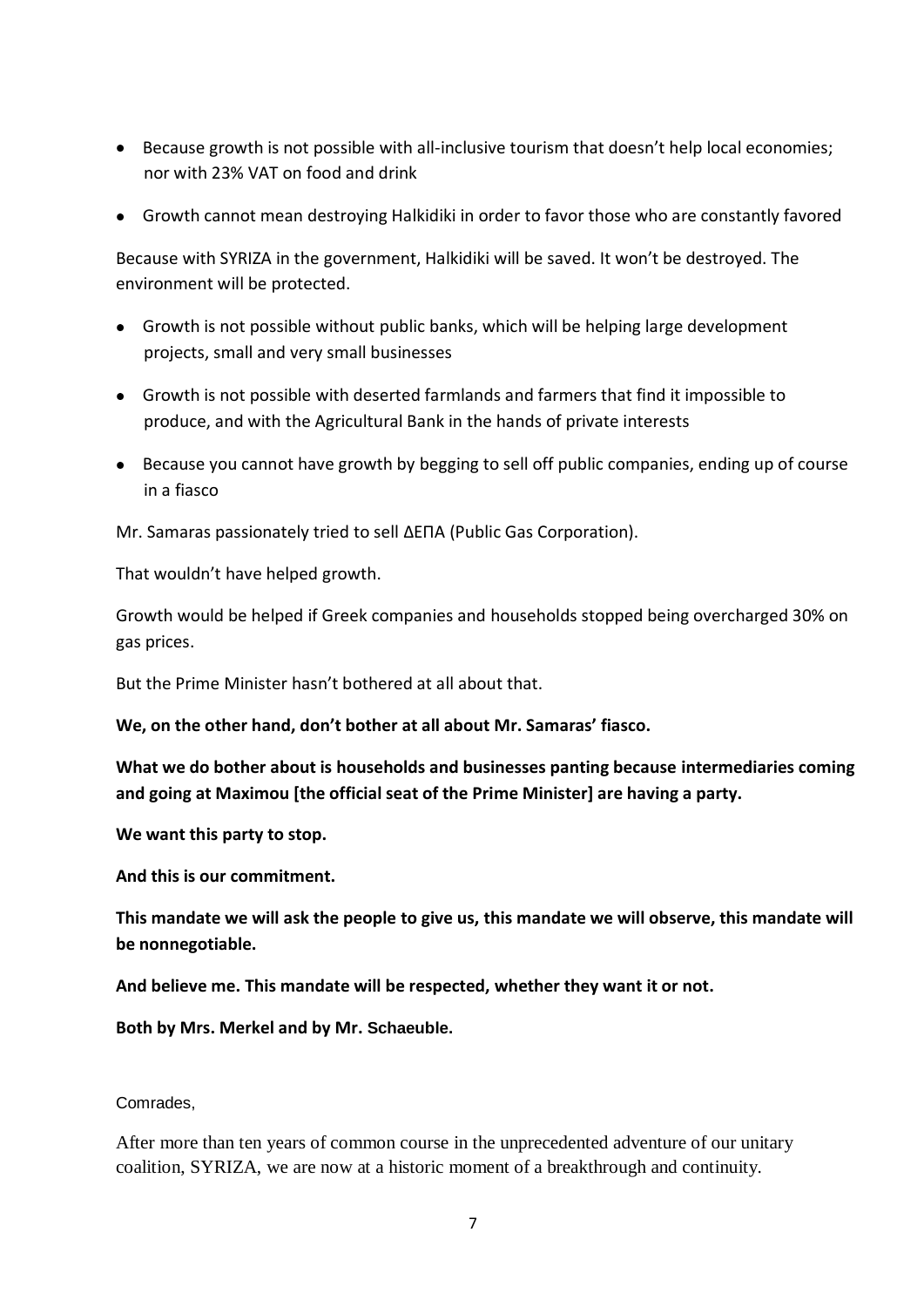As the poet Giannis Ritsos said: 'It was worth living so that we would meet.'

It was worth meeting so that we would give hope and prospect to our people's struggle.

**This** magnificent get-together of different political currents, organizations, parties, and trends of the Left, was not an outcome of some opportunistic bureaucratic processes.

### **It was demanded and created by Greek society.**

It was the hundreds of thousands of working people that took SYRIZA by the hand and drove it **to become the leading force that will take on the task of getting Greek society out of the economic and humanitarian crisis.**

It was them who imposed on SYRIZA the task of seeing things in a different way.

## **Until then the parties and the organizations of the Left had been renouncing the neoliberal policies, had been organizing the society's resistance, exercising control and criticism.**

We could say though, paraphrasing Marx's famous words:

**The point is not to renounce the anti-popular policies but to change them.**

**To implement a new democratic model of political, social and economic democracy together with Greek society.**

# **The very formation and course of SYRIZA constitute a brilliant venture of the great currents of the historical Left coming together on equal terms.**

It took time, experimentation, social actions and fronts. It was tested in the course of time.

It has managed to overcome all obstacles, all suspicions, and all misunderstandings.

## **And today the structural unity of the currents of the Left is concluded with the construction of a new political actor.**

**Of a new "collective intellectual" that is ready to leave behind selfishness, historical justice, ideological purity, and absolute truth.**

**And become a modern mass pluralistic and democratic party whose only historical justice will be the trust and the active support of the working classes.**

### Comrades,

SYRIZA's mature transformation into a mass democratic party is not only an internal affair of ours, but **a major necessity for the popular classes**.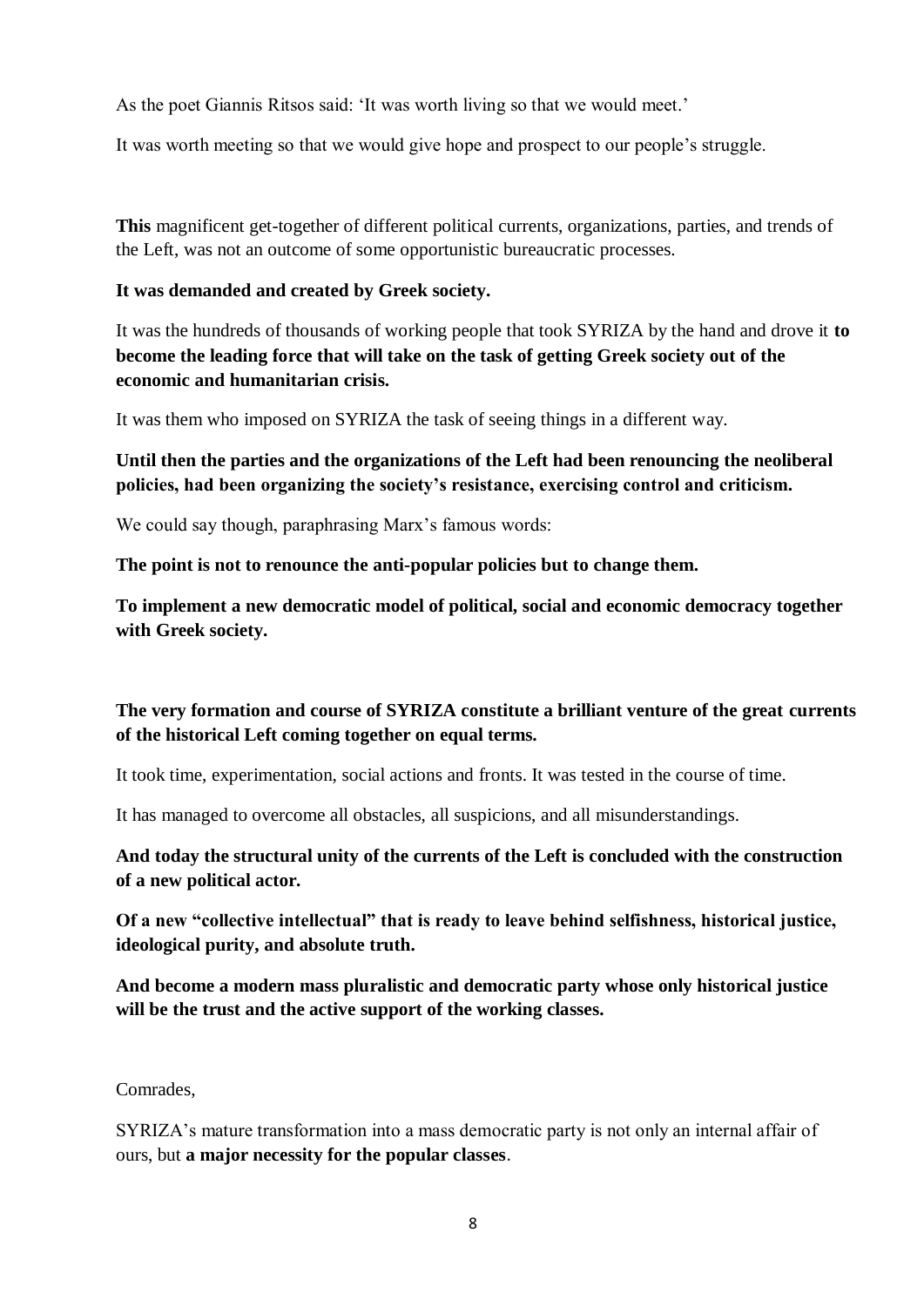Against a political-financial bloc that is determined not to give up anything of what they have gained in all these years of their dominance, we have the duty to construct a powerful, determined, unified mass political force.

## **The SYRIZA of its members is the essential instrument for a better organization of the genuine political representation of the forces of labor.**

I have said many times that unified SYRIZA will not be a party like all the rest.

Because for us the party is not an end in itself.

The party is not its bureaucratic structures.

The party is not a springboard for the social advancement of some crafty individuals.

#### **The party is not a "flag of convenience" for personal strategies or group strategies.**

**The party is the "home" of every worker, of every jobless person, of every poor man or woman.** 

The party will not let anyone face the crisis alone.

## **The party we are constructing is the collective expression of the lower classes, the disadvantaged, the working people of toil.**

A supple tool based on the integration of radical social theory and the social forces of labor.

And through processes directly democratic and equal for all, it sums up this course of unity into a political program for the change of society.

Different views don't frighten us. They are our wealth.

**The party we want is deeply democratic; a democratic collective individual that 'lets all flowers bloom', but at the same time is based on unity, unselfishness, respect, and conscious discipline.**

**The party we want is also an active self-criticism of party models we all carry in our minds historically, each of us according to his or her background.**

We reject the idea of a party of bureaucratic centralism, **a cartel party**.

**We reject the idea of a state party.**

**Yes, we are ripe for a sky-high leap, for a party of the society, a party of its members, a party of the disadvantaged, of those who really need the party to support their interests.**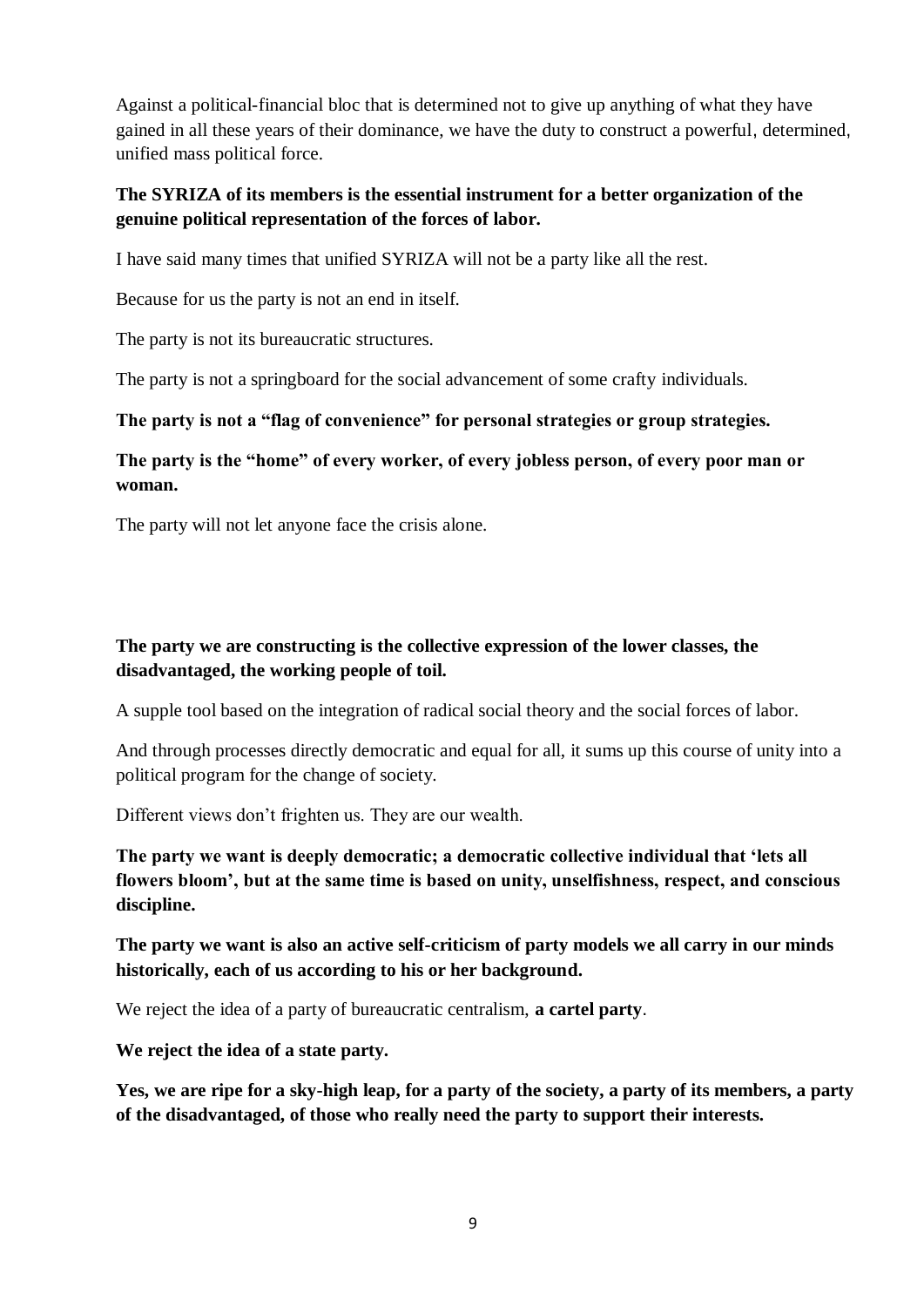**I would like though, at this point, to emphasize an issue which I believe is the heart of not only the discussion so far and in the future, but of the party itself as we understand it and as the times need it.**

### **The issue of the member of SYRIZA.**

We have all concluded, almost unanimously, and it has been a demand of the vast majority, to build the SYRIZA of its members.

SYRIZA of its members means democratic SYRIZA, multi-tendency SYRIZA, which gives room to all views and allows all views – whether individual or collective – to bloom.

It means we continue and develop the tradition of the radical left to discuss and synthesize.

It means right of control, right of opinion, right of disagreement, for all and for each member separately.

But speaking of a party of its members, comrades, we highlight - and we must highlight – not only the rights but also the obligations of those who carry the title of the SYRIZA member.

If we are talking about party members who are dedicated to the task of great subversion and change - to the colossal work awaiting SYRIZA, that is.

## **Then, comrades, we cannot be talking about members of diminished responsibility.**

**Members who treat the party as a place of political ferment.**

# **No SYRIZA of the members will exist if we don't decide that the members of SYRIZA will be members with all the rights and obligations such a thing means, and not split personalities.**

This is deeply democratic, and befits the ethos and the course of the Left, and its characteristic tradition of offering.

The members of SYRIZA should have all the power and responsibility.

This is how we should perceive SYRIZA of the members.

But also the self-evident statutory obligations of SYRIZA members.

Comrades,

SYRIZA of the members, but also SYRIZA of the society, is today more necessary than ever.

Because the dynamics of the political scene today are defined by three poles**: the New Democracy (ND) that is leaning more and more towards the extreme right, the pole of the fascist threat, and the pole of SYRIZA** and the wider political and social Left.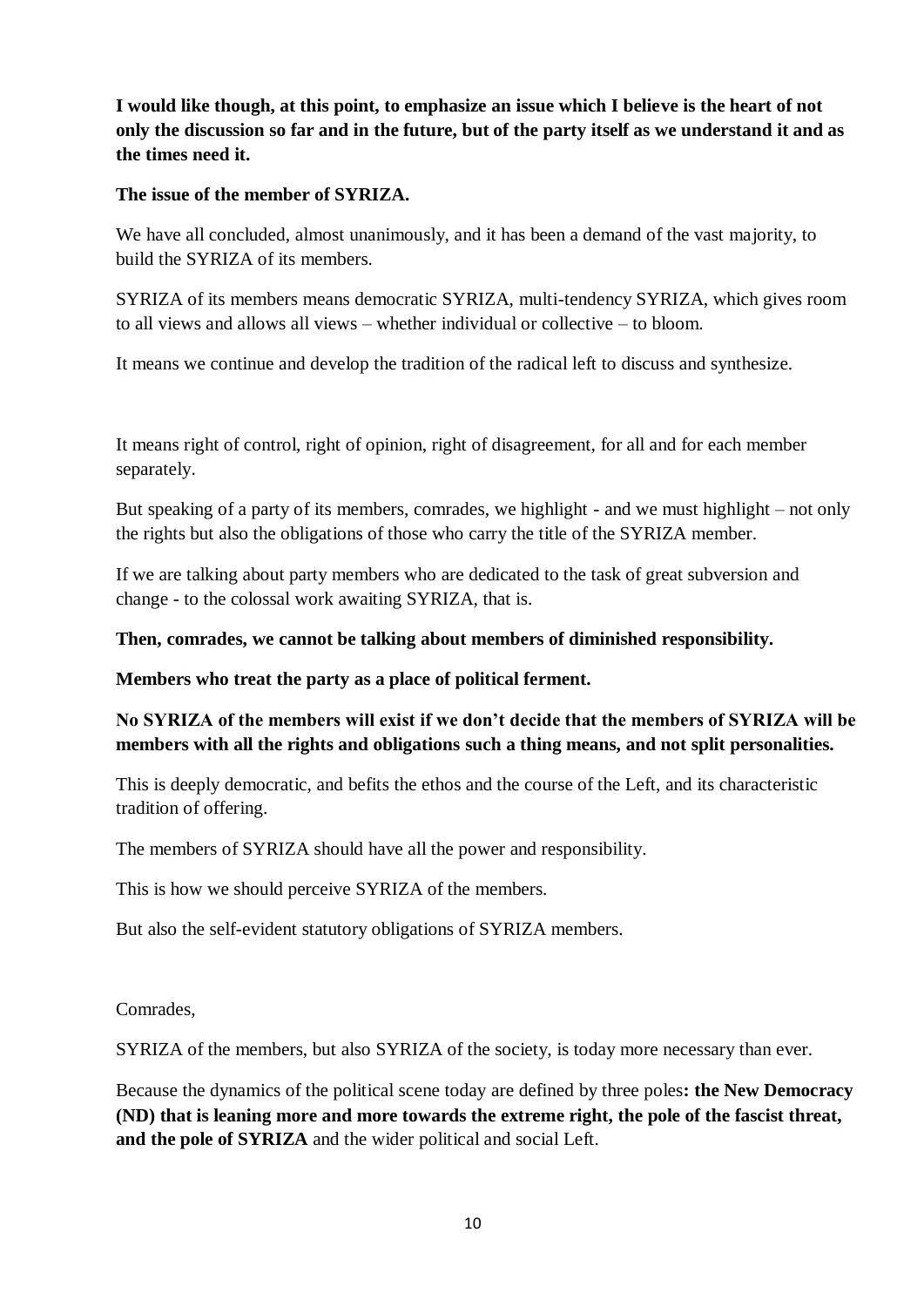The attempt to put together a pole supplementary to ND - in the name of progressive origins, at that - seems to have failed for good.

The view that the Memorandum can be 'implemented' with social sensitivities and 'red lines'  $-$  i.e. the 'left governmentalism' that has been represented mainly by DIMAR and secondarily by PASOK – **has proven to be unsound and unrealistic**.

The essence of the Memoranda and of the memoranda policies completely escaped them though: **the Memoranda are not a technical procedure**.

The Memoranda are **the absolute roadmap of the neoliberal shock-therapy, which not only questions but actively demolishes all rights**.

**It cannot be implemented without – even open now – forms of political and constitutional derailment**.

For a year now **Democracy in Greece has been shrinking, the Constitution has become a worthless piece of junk, and even the elementary typical separation of powers is being cancelled.** 

**Samaras' leadership and the team around him know very well that the stability of the government depends on the complete submission to the commands of the lenders and the Memoranda. Therefore, it must be accompanied by authoritarianism, anti-constitutional practices, and stifling restriction of democracy.**

Their ideological rationale is coming back on the tracks of the civil-war Right, highlighting an unprecedented and historically unnatural revanchism against the Left and society.

The fixation of the bigots of today's ND has obliterated all traces of the tradition shaped by the Right during the Changeover period – a tradition of 'radical liberalism' and bourgeois parliamentarism – transforming their party into **a hybrid of far-right neoliberalism which will be supported by vested interests and big capital.**

**Against this emerging 'black front'**, which was so vividly and symbolically manifested **on our 'black' TV screens, we must form a hegemonic program for the defense of political democracy and of economic, social, and individual rights.**

We must become the political representative of a broad popular social alliance that will include all the poor and the newly poor.

**In this social front we don't forget – and we don't ignore – the other political forces of the Left.**

### **Mainly the forces of KKE.**

It is inconceivable that when the working class is being ferociously and coordinately attacked by the capital, the forces of the Left are not united.

As it also inconceivable that in the name of petty party calculations the struggle of the people should be frustrated.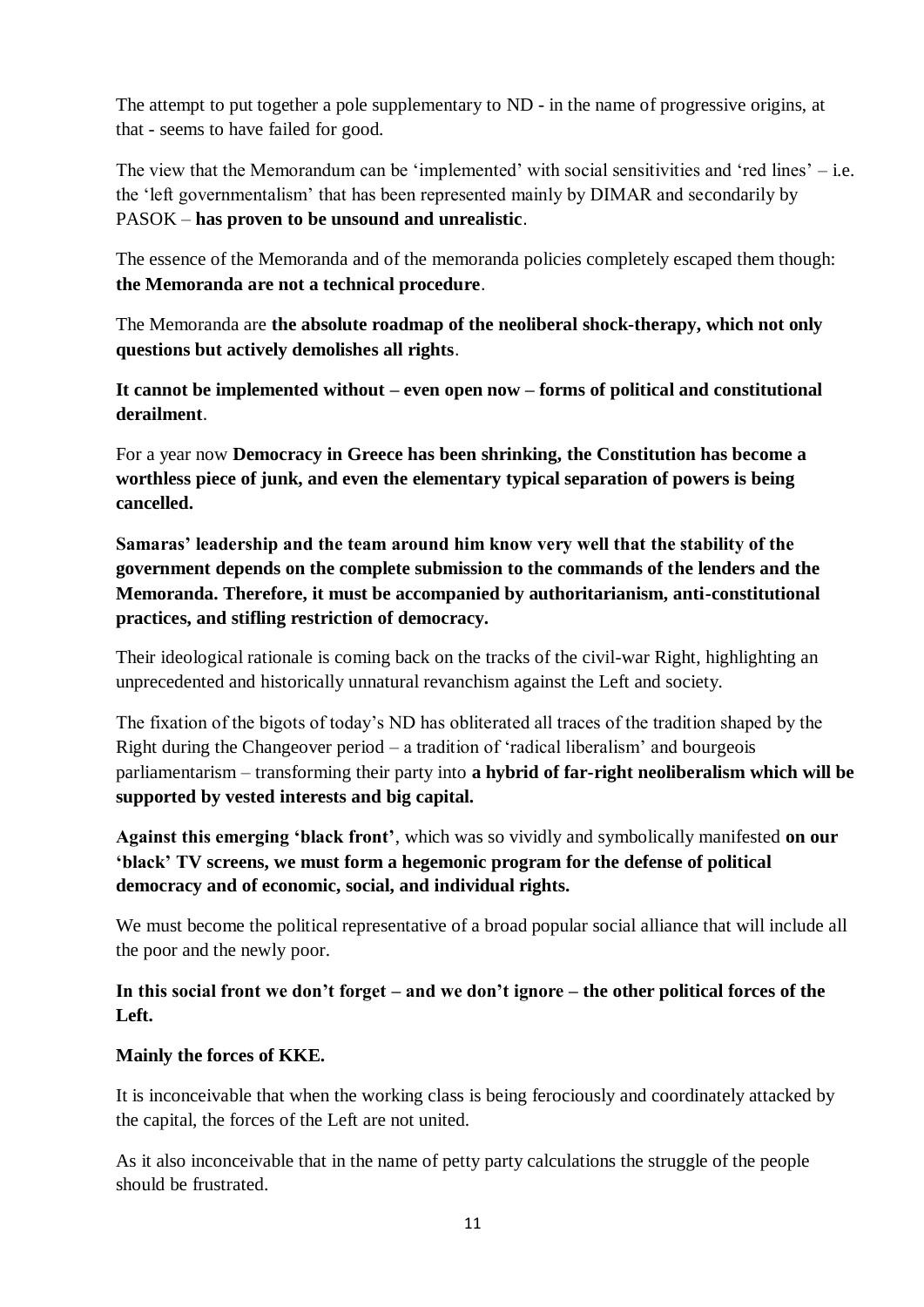Particularly when this confirms – from a different perspective – the dominant argumentation about one-way streets of the memoranda barbarity.

**The memorandum is not a one-way street.**

**The memorandum is a concentrated attack of the capital on the rights and achievements of the popular and labor movement.**

**Achievements which were the result of struggle and were preserved for years, in the context of the capitalist system and the bourgeois democracy.**

**Nevertheless, they were progressive achievements.**

**Their cancellation is a serious blow to the forces of labor; and a regression.**

**If we don't all resist this regression, then we will all suffer its dramatic impact.**

Because never in history has the defeat of the popular and labor movement led to progressive developments and transformations.

Therefore, the persistence of KKE leadership in diminishing the necessity to overthrow the barbarity of the memoranda, the questioning of the necessity for a broad anti-memorandum front, and the equation between SYRIZA and the pro-memorandum parties is an unscientific approach that ignores history.

No political leadership, though, can ignore the unitary message of its base for long.

The message of the working class, of the unemployed, of the impoverished masses.

For us, KKE has and will always have its place in this democratic, class front.

In the necessary front of all the forces of the Left.

Let alone in the broad political and social alliance for the defense of democracy and people's rights against the onslaught of political obscurantism.

The day after a great election victory of our people, whether or not we will be able to form a government, we will address all the forces of the Left, to together lead the country and the people to the post-memorandum light.

To the light of democracy, popular sovereignty, national independence and dignity.

# **From the floor of our historic convention, we want to address a general call to all the democrats who after the changeover supported the demand for Change and pinned their hopes on the PASOK of the time.**

Today, those people are watching in astonishment Mr. Venizelos' party being transformed into a component of the Right and the far Right.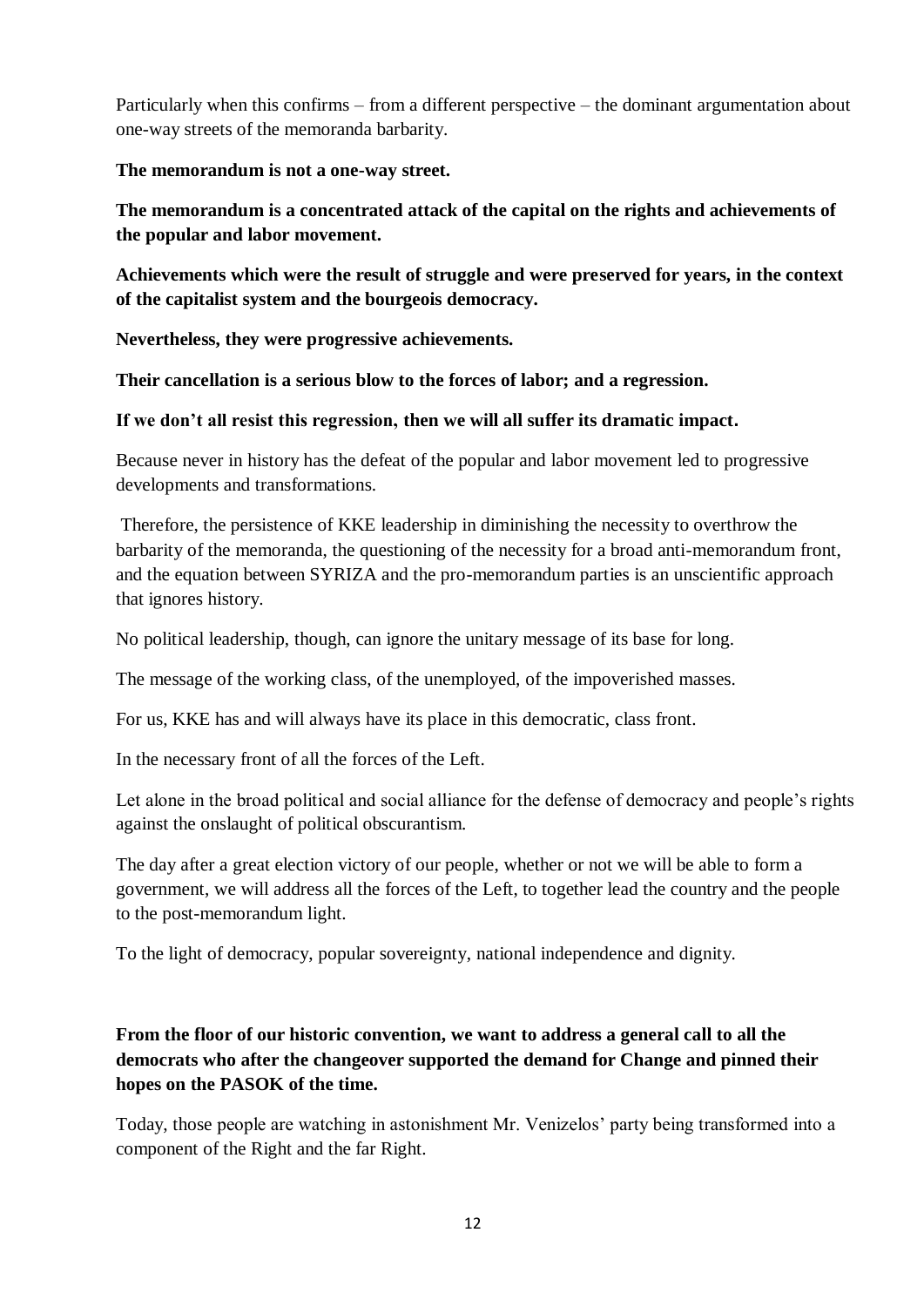# **SYRIZA calls all those people – honest people who are suffering from this violent class restructuring – to rally around the Left in the struggle for the restoration of Democracy and of political dignity.**

It is time to meet again.

We are united by our common values and our sincere commitment that we will never betray these values.

Because Greek leftists and their parties may have made a lot of mistakes.

But they have never betrayed the faith in and their dedication to Democracy, Popular Sovereignty, National Independence, and Social Justice.

## **Finally, from this floor we call all the citizens who never belonged in the Left but, inspired by the ideas of political liberalism, see the problem of Democracy this country is experiencing due to the overt flirt of ND with the far Right and the neo-Nazis of Golden Dawn.**

The Left, and especially our own political tradition of the radical Left, is the only political force that has always respected and defended to death each individual's freedom of expression and the circumstances of their individual existence.

Those who understand the size of the threat to Democracy today in Greece can lay their trust in SYRIZA.

Not because they will necessarily agree with our positions on the economy or the political situation.

But because SYRIZA is the only political force today with the prospect of governing that can **guarantee the individual rights** against the steamroller of an authoritarianism that restricts even the achievements of the Enlightenment, the achievements of bourgeois democracy.

### Comrades,

History has once again set us against those who are driving Greece to misery, authoritarianism, and to the waiving of its national sovereignty and identity.

## They are **the Greece of the memoranda, the decadence, the backwardness, the submission to Merkel's every beck and call and to ultra-nationalism**.

They present submission as the only way today, poverty as the only choice, the abolition of rights and freedoms as national imperative.

**And we are the Greece of tomorrow that cancels the memoranda, that puts an end to policies of subjugation, humiliation, and destruction.**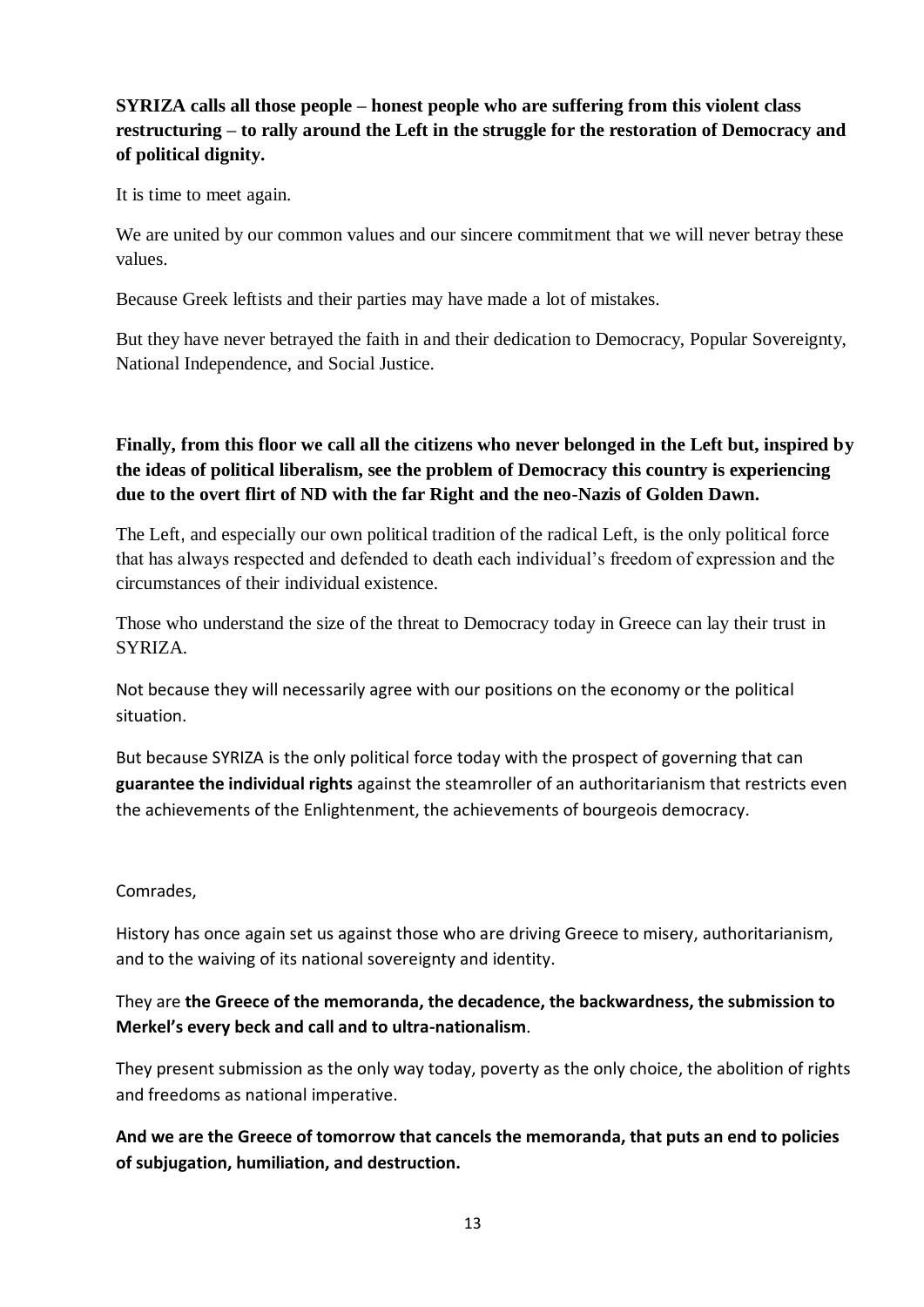**We are the Greece of democracy, of those who refuse to accept the inevitability of submission and are seeking a way to national reconstruction and recovery.**

**We are the Greece of the intellect, of creation, of art, of thought, of dialectics, of questioning, that even in the darkest time know how to keep the light of civilization burning.**

**We are the Greece that opts for freedom, democracy, dignity, and social justice.**

**And knows how to fight for all the things that today are the alpha and the omega of our national and personal identity.**

**We are the ones who can and will change Greece.**

**This is the political, social, and class conflict today, whose outcome will determine the lives of people for years to come.**

**There are great and crucial dilemmas:**

**Memoranda or democracy.**

**Memoranda or social justice.**

**Memoranda or national independence.**

**And eventually all these dilemmas are summed up politically into one, which multiplies our responsibilities:**

#### **Memoranda or SYRIZA!**

Comrades,

We have a plan.

We have a program.

We know what the Greece we want and we deserve should be like.

The only question is: Can we make it? Can we win this battle?

#### **The answer is only one word: YES!**

Yes, we can because first of all we deeply, firmly, unwaveringly believe that our people can.

They were able to in much harsher conditions.

They were able to in times of slavery.

They were able to under the conqueror's boot when the word "freedom" meant death.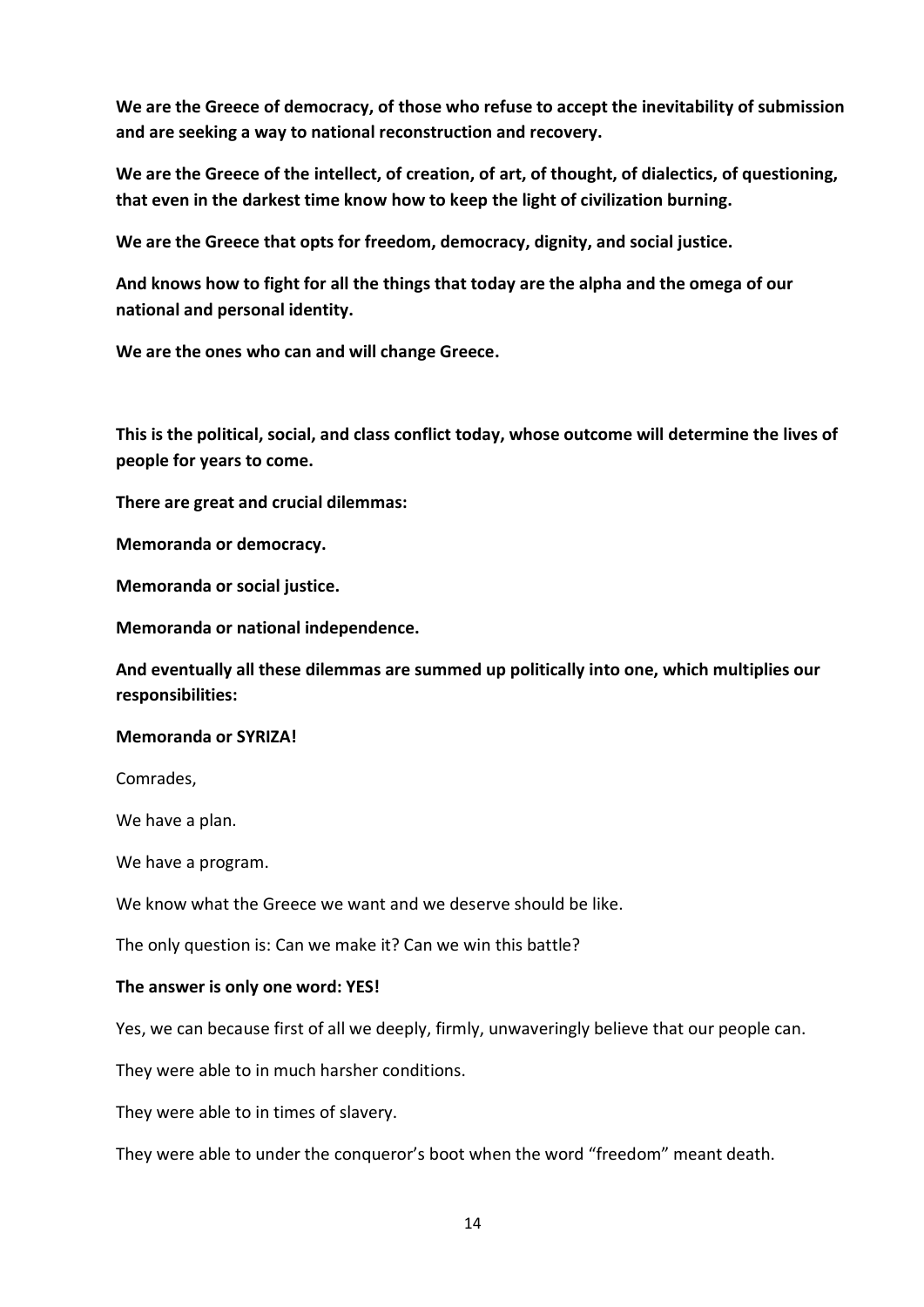#### **They can change their fate today as well.**

So can we, taking power from the people.

Because the will of the people is our power.

#### **Because our politics are guided by Ethics.**

**Because** we put the needs of the people before the demands of the lenders.

**Because** we put democracy before troikas.

Resistance before fear.

#### **And we dare to declare that we acknowledge only one debt:**

Our debt to the Greek people to fight for their survival, dignity, and rights.

Full stop.

Whoever thinks we might retreat from this red line knows nothing at all.

Whoever thinks we might retreat from the cancellation, the overthrow, the abolition of the memoranda knows nothing about our politics and our will.

They don't know who they're dealing with.

We can, comrades, because we won't be alone in this harsh fight.

It won't be the fight of an enlightened vanguard that has ready solutions and answers to everything.

# **It will be the fight of the millions of Greeks, who with SYRIZA's victory will gain a valuable foothold for their counterattack.**

It will be a fight of **all the peoples of the European South**, who with SYRIZA's victory will see the overthrow of a policy promoted and regarded as a one-way street.

It will be the fight of all the peoples in Europe, who see their turn coming, after the Greek experiment.

We won't be alone, then, in this fight.

We will have the support and assistance of the great majority of the peoples in Europe, as well as of the public opinion in the whole world.

Because at last they will see a government questioning the policies of the European nomenclature that is leading Europe to disaster.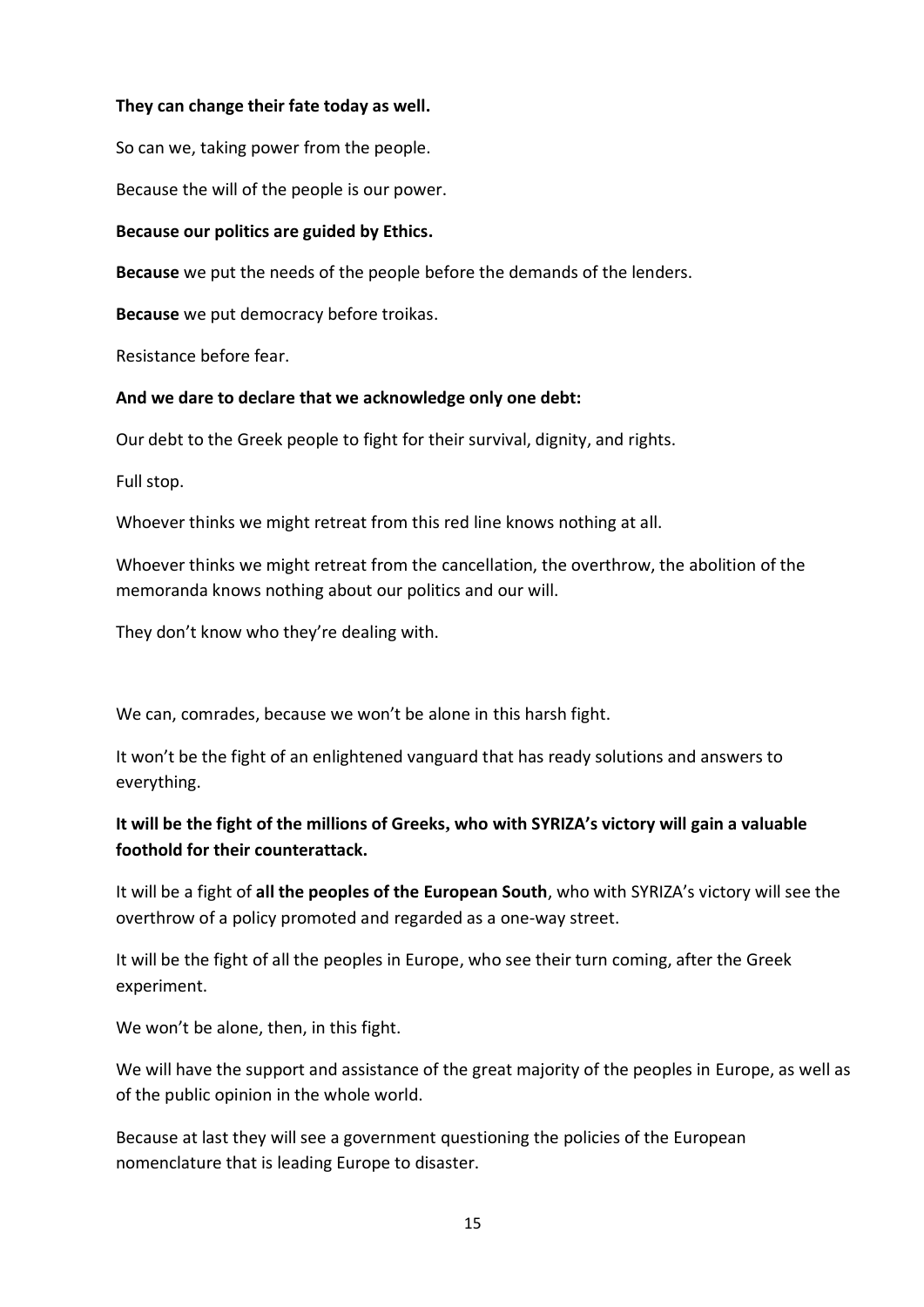Because at last they will see a people and a government determined to open new ways, on behalf of all the peoples in Europe.

**With tough negotiations for the debt.**

**With the aim of erasing large part of the debt, adding a growth clause, and freezing loan interest repayment.**

**With a strong Alliance of the South.**

# **With the aim of an international convention for the debt, similar to the London Agreement on the German debt in 1953.**

These positions, which to some might sound utopian, will become material power and will gain much more international support when SYRIZA emerges from the elections as a majority party and the Left forms a new government.

And do you know who with their attitude show they believe in SYRIZA? Those who fear SYRIZA.

Mrs. Merkel and the perpetrators of today's policies believe we are their main opponent.

They treat us as their main opponent.

They do their best to vilify us, to slander us as opportunists, to defame us.

Because they believe we can make it.

**Because they are afraid that we can threaten their omnipotence.**

**That we can open new ways for Greece and Europe.**

**We won't disprove their fears.**

**We agree on that. We believe that, too.**

**Today we are making the big step for the SYRIZA of its members.**

**Tomorrow we will make the giant leap of subversion and creation.**

**We will bring down the corrupt political establishment of vested interests; we will bring down the memoranda of barbarity and rebuild the Greece we deserve.**

**We will bring back the thousands of the young scientists and researchers who are leaving Greece to work for a piece of bread.**

**We will restore the dignity and the pride of our people.**

**Comrades,**